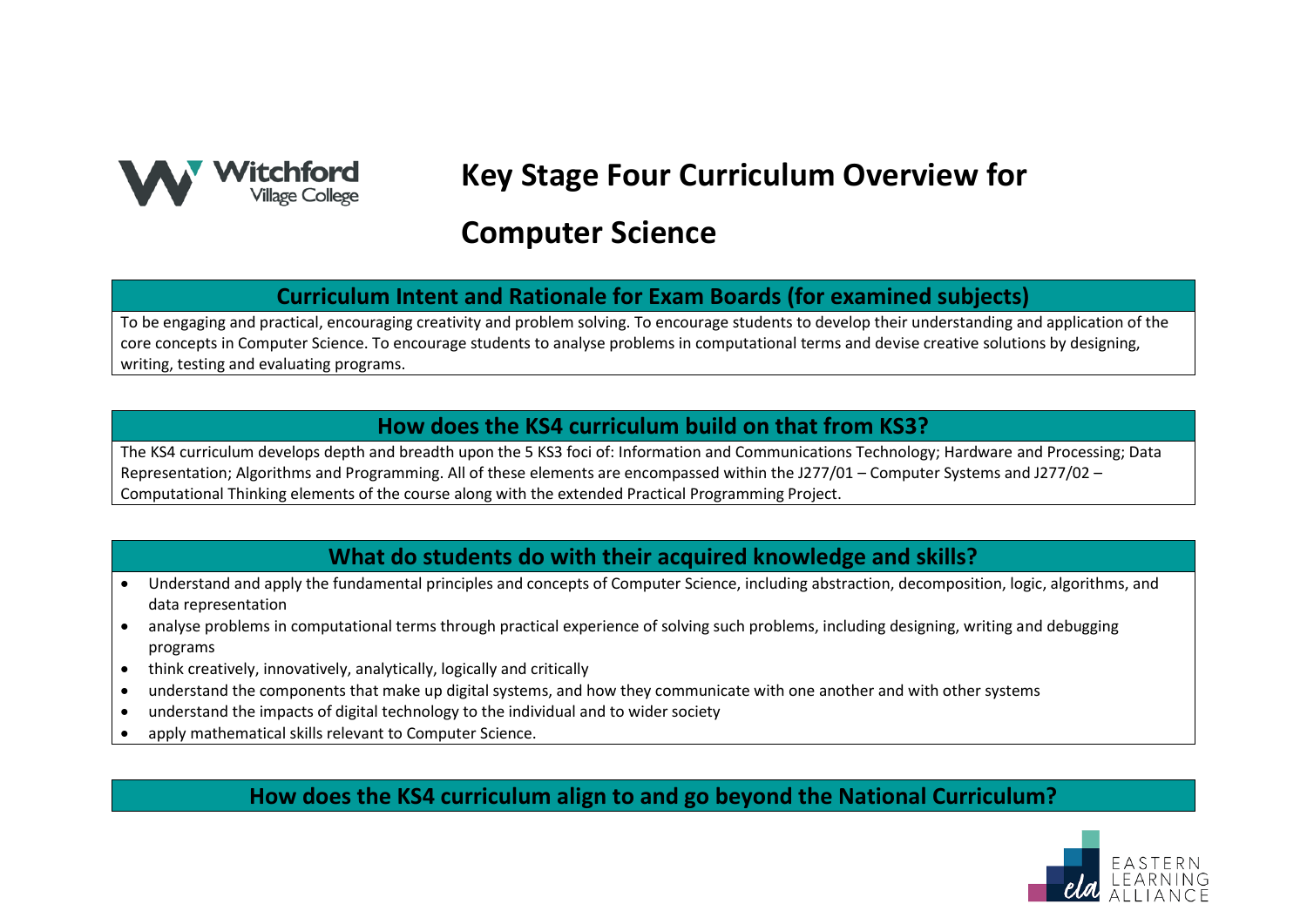Pupils have the opportunity to study computer science at sufficient depth to allow them to progress to higher levels of study or to a professional career. All pupils are taught to:

- develop their capability, creativity and knowledge in computer science
- develop and apply their analytic, problem-solving, design, and computational thinking skills
- understand how changes in technology affect safety, including new ways to protect their online privacy and identity, and how to report a range of concerns

| What new knowledge are students taught? |                                                                                                                                                                                                                                                                                                                                                                                 |                                                                                                                                                                                                                                                                                                                  |  |
|-----------------------------------------|---------------------------------------------------------------------------------------------------------------------------------------------------------------------------------------------------------------------------------------------------------------------------------------------------------------------------------------------------------------------------------|------------------------------------------------------------------------------------------------------------------------------------------------------------------------------------------------------------------------------------------------------------------------------------------------------------------|--|
| <b>Term</b>                             | Year 10                                                                                                                                                                                                                                                                                                                                                                         | Year 11                                                                                                                                                                                                                                                                                                          |  |
| Autumn                                  | <b>Systems Architecture</b><br>Fetch, Decode and Execute<br>$\bullet$<br>Architecture of the CPU<br>$\bullet$<br><b>CPU Performance</b><br>$\bullet$<br><b>Embedded Systems</b><br>$\bullet$<br><b>Primary &amp; Secondary Storage</b><br><b>RAM &amp; ROM</b><br><b>Virtual Memory</b><br><b>Secondary Storage Device</b><br><b>Units</b><br>Units & moving data between units | <b>Robust Programs</b><br>Defensive Design<br>$\bullet$<br>Input validation<br>$\bullet$<br>Maintainability<br>$\bullet$<br><b>Testing</b><br>$\bullet$<br>SQL<br>$\bullet$<br><b>Boolean Logic</b><br>Logic Gates<br>$\bullet$<br><b>Truth Tables</b><br>$\bullet$<br>Programming<br>File Handling<br>$\bullet$ |  |
|                                         | Programming<br>Programming fundamentals<br>Sequence and selection                                                                                                                                                                                                                                                                                                               |                                                                                                                                                                                                                                                                                                                  |  |
| Spring                                  | <b>Data Representation</b><br><b>Binary numbers</b><br>Binary arithmetic<br>Hexadecimal                                                                                                                                                                                                                                                                                         | Languages & IDE<br>High & Low level Languages<br>$\bullet$<br>Compiler & Interpreter<br><b>IDE Tools &amp; Facilities</b>                                                                                                                                                                                        |  |

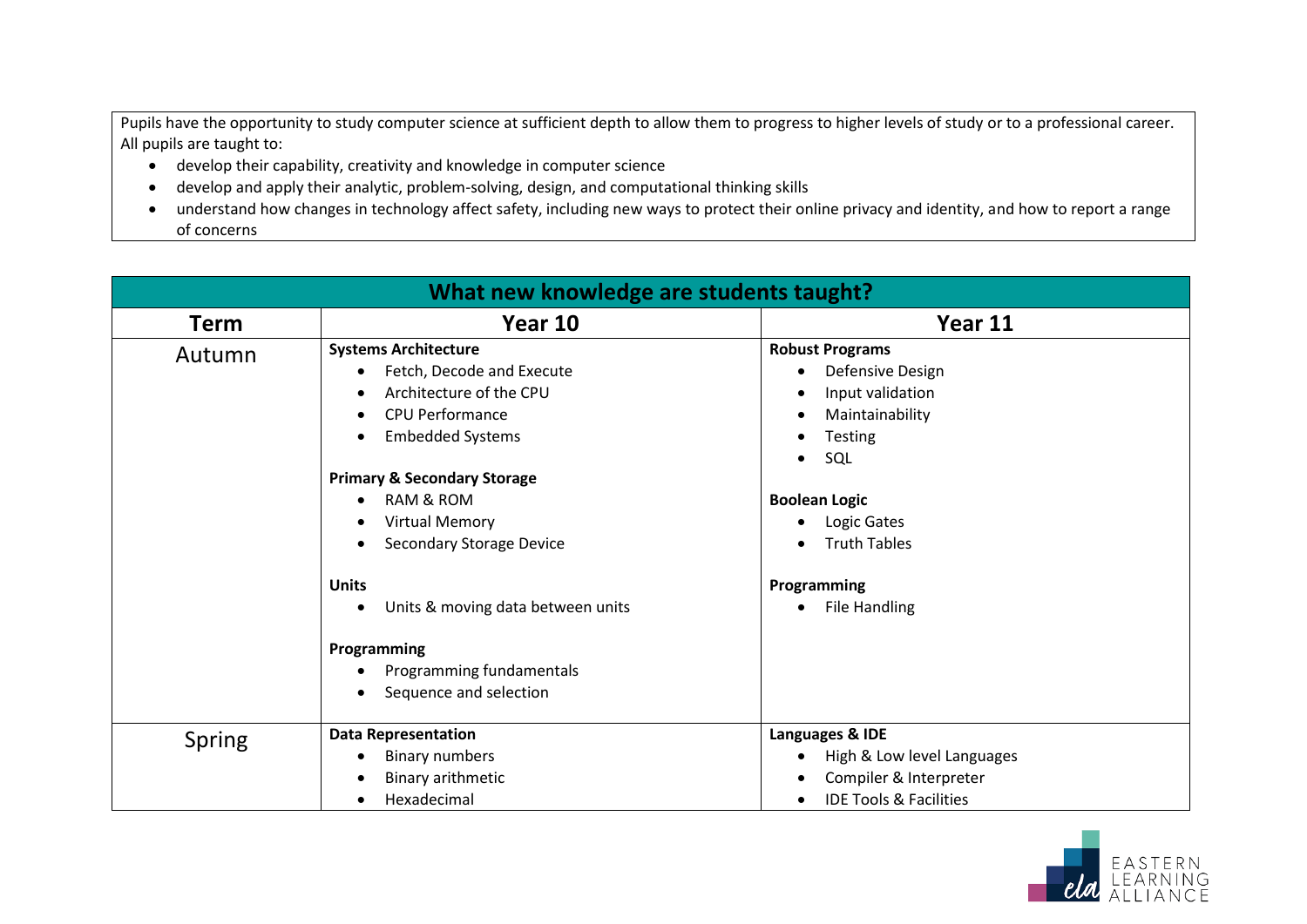|        | Characters<br>$\bullet$<br>Images<br>Sound<br>$\bullet$<br>Compression<br><b>Networks</b><br>The Internet and WANs<br>$\bullet$<br>LANS<br>$\bullet$<br><b>Wireless Networking</b><br>$\bullet$<br>Client server and P2P<br>$\bullet$<br>Protocols and layers<br>$\bullet$<br><b>Network Security and Systems Software</b><br>Network threats<br>$\bullet$<br>Preventing vulnerabilities<br>$\bullet$<br>Operating systems<br>$\bullet$<br><b>Utility Software</b><br>$\bullet$<br>Programming<br>Iteration<br>$\bullet$ | Logic & Syntax Errors<br>$\bullet$<br>Programming<br><b>Programming Challenges</b><br>$\bullet$<br>Planning, implementation & Testing |
|--------|--------------------------------------------------------------------------------------------------------------------------------------------------------------------------------------------------------------------------------------------------------------------------------------------------------------------------------------------------------------------------------------------------------------------------------------------------------------------------------------------------------------------------|---------------------------------------------------------------------------------------------------------------------------------------|
| Summer | <b>Digital Impacts of technology</b><br>Ethical and cultural issues<br>$\bullet$<br><b>Environmental issues</b><br>$\bullet$<br>Legislation and privacy<br>$\bullet$<br><b>Algorithms</b><br><b>Computational Thinking</b><br>$\bullet$<br><b>Searching Algorithms</b><br>$\bullet$<br>Sorting algorithms<br>$\bullet$<br>Flowcharts<br>$\bullet$<br>Pseudocode<br>$\bullet$                                                                                                                                             | <b>Revision</b>                                                                                                                       |